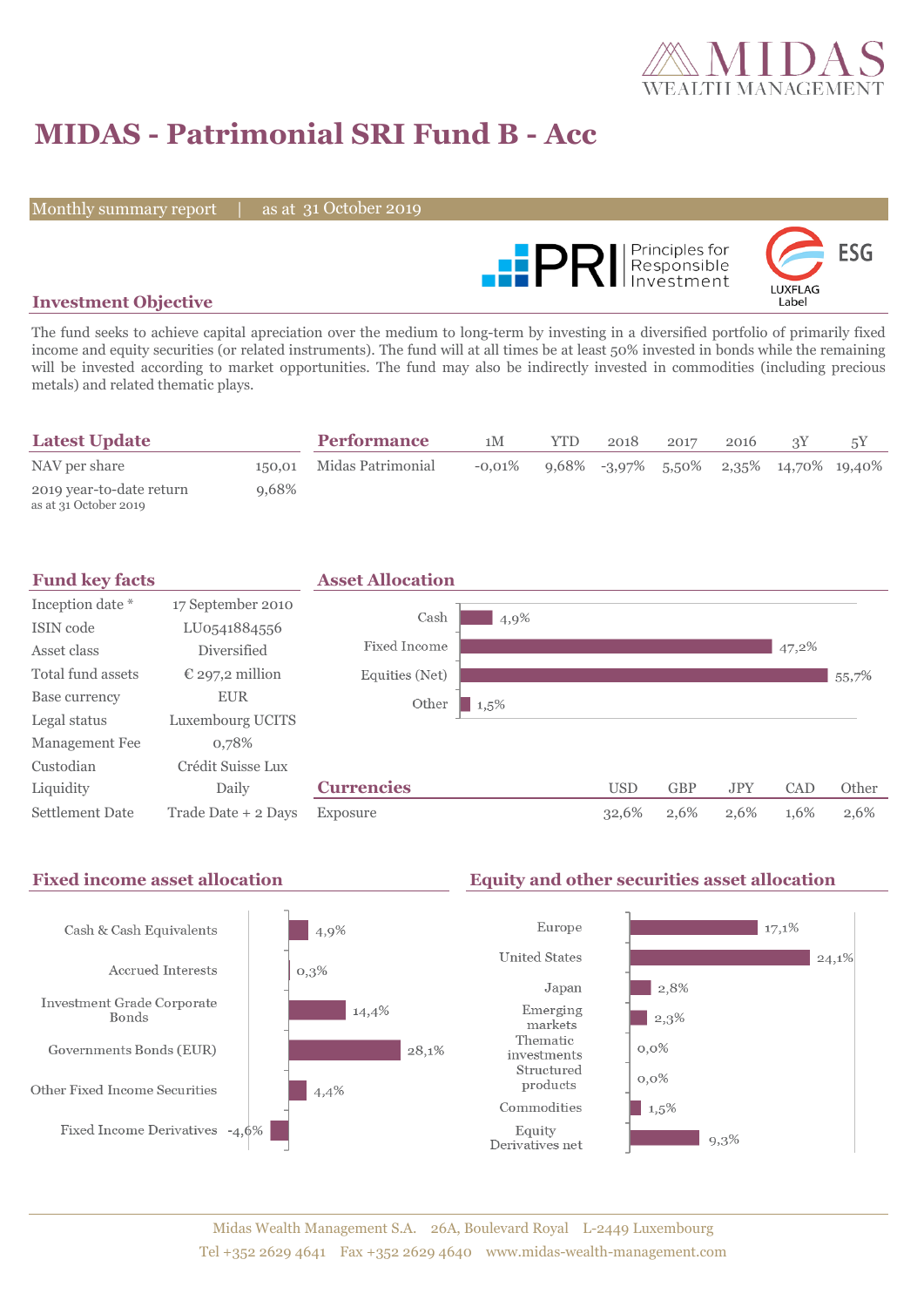

# **MIDAS - Patrimonial SRI Fund B - Acc**

Monthly summary report | as at 31 October 2019

| Top 10 fixed income holdings            | <b>YTM</b> | Rating     | Weight  | <b>Fixed income rating breakdown</b> |
|-----------------------------------------|------------|------------|---------|--------------------------------------|
| BTPS: BTPS 2 02/01/28                   | 0,7%       | BBB-       | 3,1%    |                                      |
| DEUTSCHLAND REP : DBR o 08/15/29        | $-0,4%$    | AAA        | 2,3%    | AAA<br>22,1%                         |
| ALLIANDER: ALLRNV 07/8 04/22/26         | $0.0\%$    | $AA-$      | 2,1%    | AA<br>19,0%                          |
| NETHERLANDS GOVT: NETHER 0 3/4 07       | $-0,3\%$   | <b>AAA</b> | $2,0\%$ | 5,7%<br>A                            |
| SPANISH GOV'T: SPGB 1.6 04/30/25        | $-0.1%$    | $BBB+$     | $2,0\%$ | <b>BBB</b><br>40,8%                  |
| ALTICE FINCO SA : ALTICE 4 3/4 01/15/28 | 5,1%       | $CCC+$     | 1,6%    | BB<br>$0,0\%$                        |
| FRANCE O.A.T.: FRTR 2 05/25/48          | $0.6\%$    | AA         | 1,6%    | B<br>6,0%                            |
| DEUTSCHLAND REP: DBR 1 1/4 08/15/48     | 0,1%       | AAA        | 1,6%    | CCC<br>3.5%                          |
| EUROPEAN INVT BK : EIB o $3/8$ 07/16/25 | $-0,4%$    | AAA        | $1,4\%$ | NR.                                  |
| ASFINAG : ASFING 0 1/4 10/18/24         | $-0.4%$    | $AA+$      | 1,4%    | $2,9\%$                              |

| 12,8%    |
|----------|
| 8,5%     |
| 5,9%     |
| $10,0\%$ |
| 12,9%    |
| 18,2%    |
| 10,4%    |
| $15,2\%$ |
|          |
| 4,3%     |
| 1,4%     |

### **Top 5 funds and other holdings**

| Amundi Japan TOPIX ETF                            | 2.8%    |
|---------------------------------------------------|---------|
| iShares STOXX Europe 600 Automobiles & Parts UCIT | 2,0%    |
| Quaero Bamboo                                     | 1.5%    |
| <b>ETFS PHYSICAL GOLD</b>                         | 1.5%    |
| iShares EURO STOXX Banks 30-15 UCITS ETF          | $1.0\%$ |
|                                                   |         |